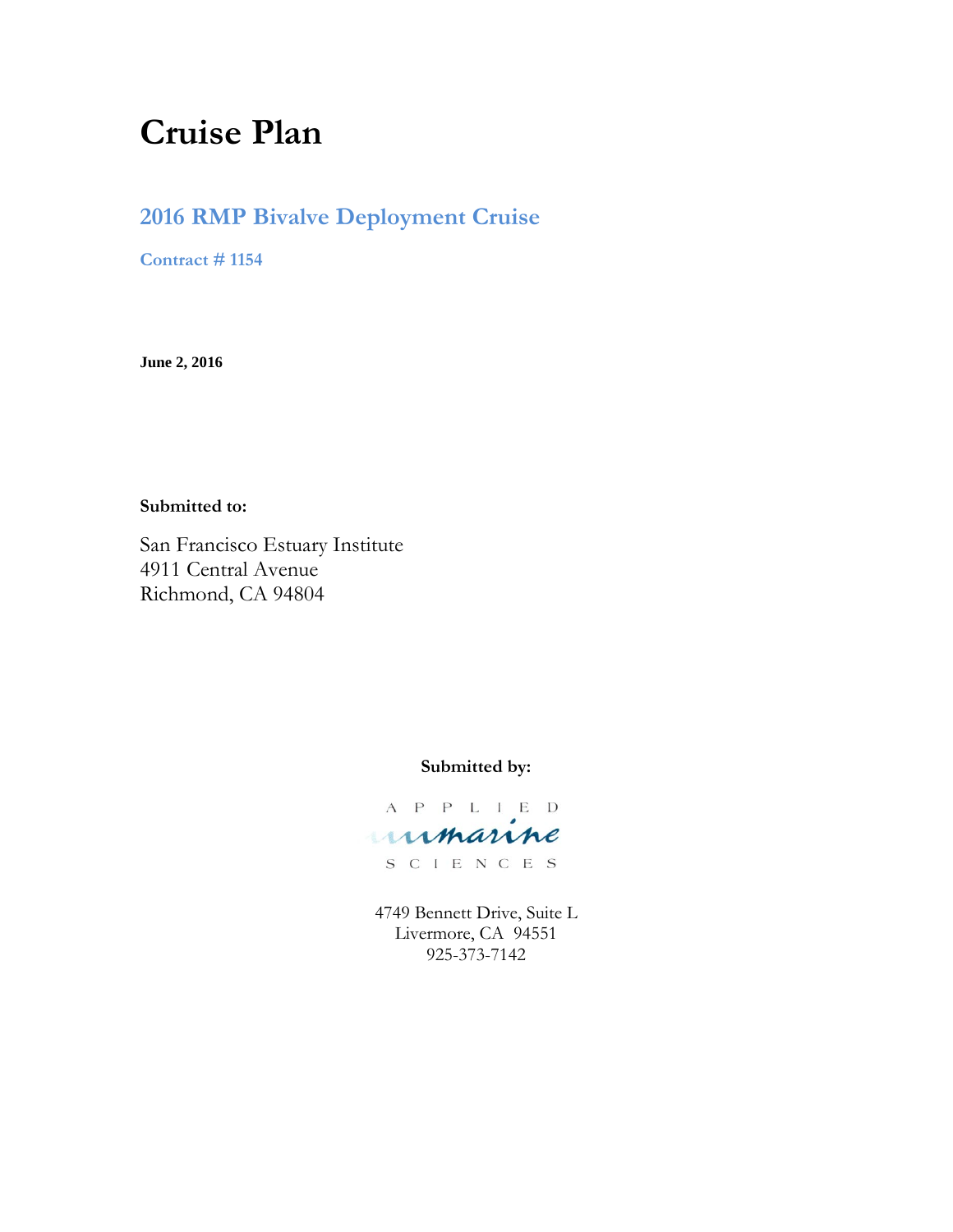# **1. Introduction**

This report details plans associated with the biennial Regional Monitoring Program for Water Quality in the San Francisco Estuary (RMP) bivalve deployment cruise. This Cruise Plan was developed based upon the decisions of the RMP Technical Review Committee in 2002 to reduce the number of bivalve transplant stations from twelve to nine, utilize deployment cages rather than bags at all stations, and deploy only *Mytilus californianus*. These changes went into effect with the 2003 program and continued through the 2012 deployments. In 2014, the RMP Technical Review Committee reduced bivalve deployment transplant stations from 9 to 7 stations, 3 of which are back-up deployment sites. In addition, as instituted initially with the 2006 deployments, there is no mid-deployment maintenance cruise, as previous analyses showed no difference in bivalve growth or survival between maintained and unmaintained deployments.

# **2. Cruise Plan**

## **2.1.Objectives**

All sampling will be conducted from the *RV Questuary.* The objectives of the sampling effort are as follows:

- 1. Collect *M. californianus* from Bodega Head State Reserve.
- 2. Depurate the collected mussels at Bodega Marine Lab (BML) until time of deployment.
- 3. Conduct defouling of all collected mussels at BML prior to deployment.
- 4. Deploy the mussels in containment cages at seven sites throughout the San Francisco Estuary.
- 5. Collect a CTD water column profile at seven sites.

#### **2.2.Personnel**

The personnel and work assignments for this cruise are shown in [Table 1.](#page-1-0)

| <b>Name</b>        | <b>Affiliation</b> | <b>Duties</b>                              |  |
|--------------------|--------------------|--------------------------------------------|--|
| Aroon Melwani      | AMS.               | Bivalve collections                        |  |
| Jay Johnson        | AMS.               | Bivalve collections, dive tender           |  |
| Paul Salop         | AMS                | Cruise manager, bivalve collections, diver |  |
| <b>Jim Elliott</b> | AMS.               | Diver                                      |  |
| David Morgan       | <b>RTC</b>         | Vessel skipper                             |  |

<span id="page-1-0"></span>**Table 1. Personnel for 2016 RMP Bivalve Deployment Cruise**

Messrs. Johnson, Melwani, and Salop will be responsible for bivalve collections. Messrs. Salop and Elliott will perform diving operations. BML Aquatic Resources Group will assist with collections and care of bivalves while depurating at BML, and will conduct defouling operations. Captain Morgan will be responsible for vessel operation and safety. Mr. Salop will be responsible for overall cruise management, including permitting.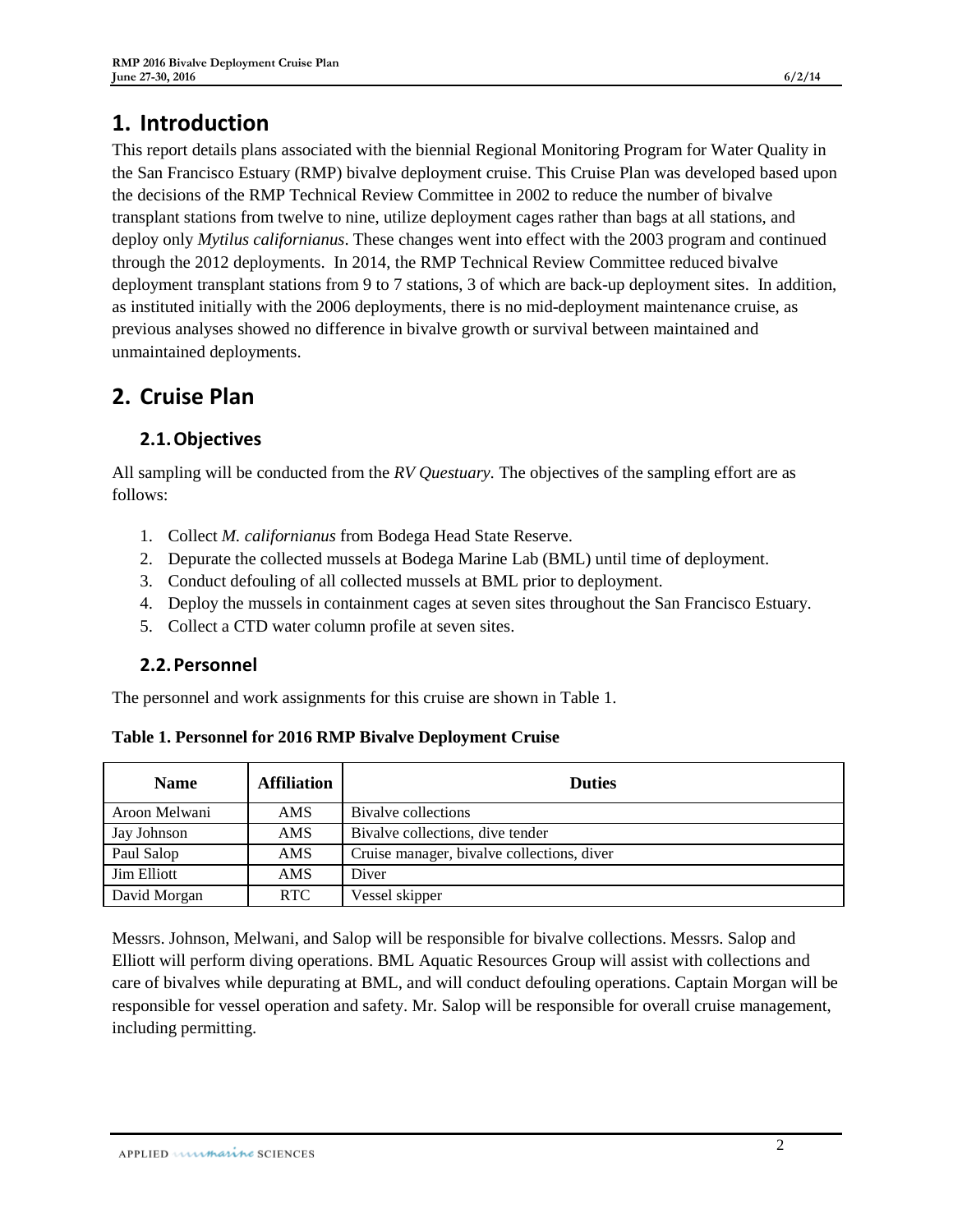## **2.3.Cruise Schedule**

This cruise schedule assumes that approximately 30 minutes will be required for operations at each site, an additional 30 to 60 minutes will be required at mooring installation sites, and the vessel proceeds between stations at approximately 12 knots. [Table 2](#page-2-0) gives a tentative schedule for cruise operations.

<span id="page-2-0"></span>

| Table 2. Anticipated Cruise Schedule for 2016 RMP Sediment Cruise |  |
|-------------------------------------------------------------------|--|
|-------------------------------------------------------------------|--|

| <b>Date</b>   | <b>Time</b> | <b>Activity</b>                                                                                                                                                                                                                                                                                     |
|---------------|-------------|-----------------------------------------------------------------------------------------------------------------------------------------------------------------------------------------------------------------------------------------------------------------------------------------------------|
| June 7, 2016  | 0530-1200   | Johnson, Melwani, and Salop collect M. californianus from Bodega Head<br>State Marine Reserve, Sonoma County. Low tide (-1.3 ft MLLW) occurs at<br>0738. M. californianus are then placed in filtered seawater tanks at Bodega<br>Marine Lab (BML) for depuration and removal of fouling organisms. |
| June 27, 2016 | 1000-1400   | Melwani retrieves bivalves from BML and transports to Oakland.                                                                                                                                                                                                                                      |
| June 28, 2016 | 0900-0915   | Mobilize gear, load bivalves aboard RV Questuary, Emeryville Marina.<br>Depart for YBI site.                                                                                                                                                                                                        |
|               | 1000-1330   | Check mooring integrity and deploy bivalves at Yerba Buena Island<br>(BC10) and Alameda (BB71) sites. Slack current near Alameda is at 1301<br>$(Figure 1)$ .                                                                                                                                       |
| June 29, 2016 | 0700-0715   | Mobilize equipment on R/V Questuary at San Leandro Marina. Depart for<br>Redwood Creek (BA40).                                                                                                                                                                                                      |
|               | 0715-1430   | Check mooring integrity and deploy bivalves at Redwood Creek (BA40),<br>Dumbarton Bridge (BA30), and Coyote Creek (BA10) sites. Slack current<br>at Dumbarton Bridge is at 0929 (Figure 2).                                                                                                         |
| June 30, 2016 | 0900-0915   | Mobilize gear, load bivalves aboard RV Questuary, Vallejo Marina. Depart<br>for San Pablo Bay site.                                                                                                                                                                                                 |
|               | 0915-1300   | Check mooring integrity and deploy bivalves at San Pablo Bay (BD20) and<br>Pinole Point (BD30). Slack current near San Pablo Bay site is at 1052<br>(Figure 3).                                                                                                                                     |
| July 1, 2016  | As needed   | Scheduled makeup day as required.                                                                                                                                                                                                                                                                   |

### **2.4.Sampling Procedures**

As moorings have not been visited in two years, it is possible that several moorings will require additional maintenance or replacement. Therefore, the cruise is designed with one contingency deployment day, June 13th, to account for any additional installations required.

The target for surviving bivalves retrieved at the conclusion of deployments is a minimum of 180 live organisms for status and trends (S&T) analyses. This would allow for allocation of 100 bivalves for organics analysis, microcystin split, selenium split, and archive, 10 for siloxanes, 30 for alternative flame retardants, and 30 for growth. Sites experiencing extremely high levels of mortality or catastrophic failure of cages may not be able to meet this target.

To meet this target, 240 individuals of *M. californianus* will be deployed at each of four bivalve transplantation sites for S&T analyses and three backup deployment sites (to be analyzed only upon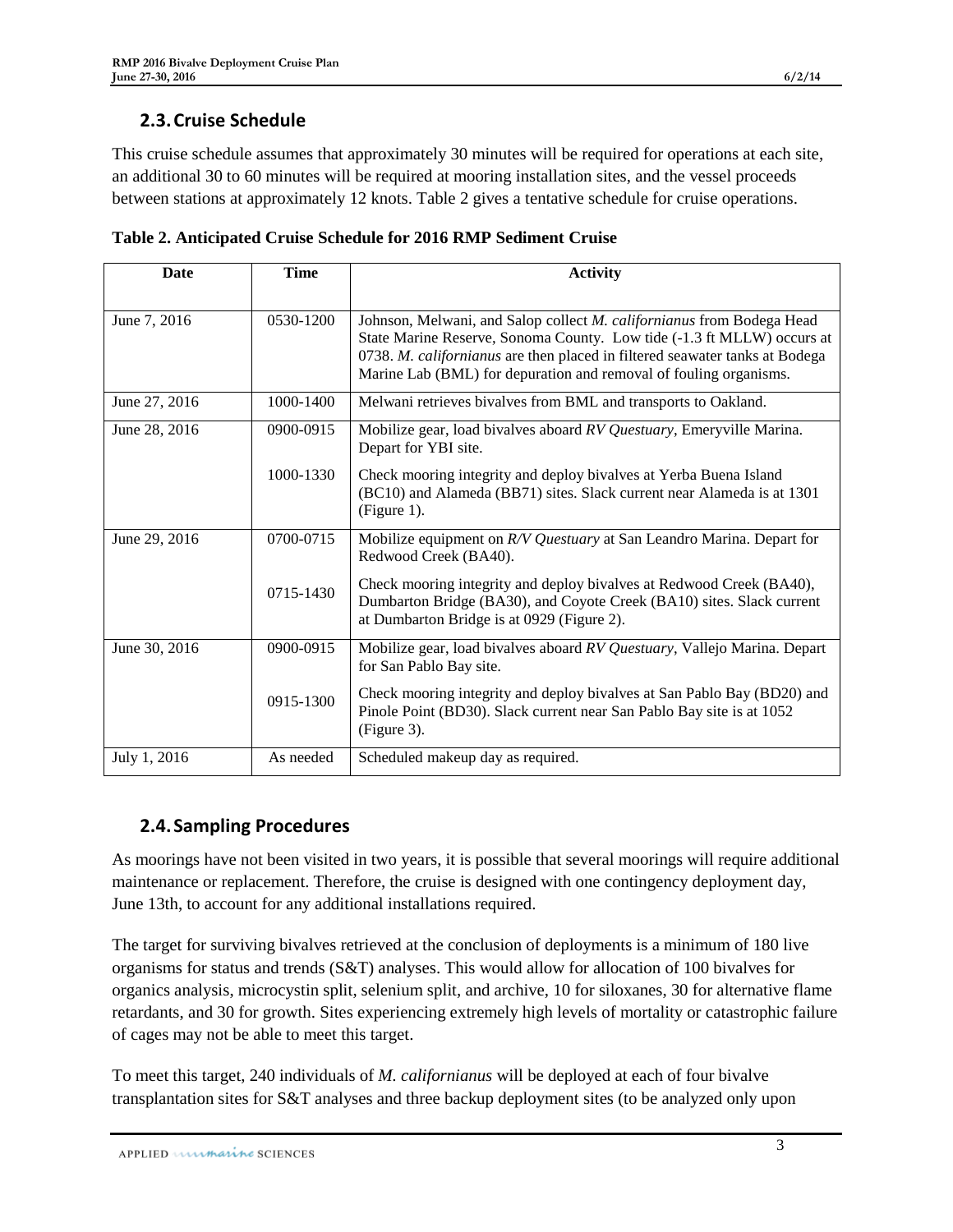failure of primary deployment stations). At each site, 80 mussels will be placed in each of three cages, with four compartments holding 20 mussels each.

Approximately 1,920 mussels are needed to support S&T analyses (including mussels allocated for T-0 analyses). An additional 250 mussels will be collected to make up for mortality prior to or during deployment operations. Therefore, the total number of bivalves to be collected from Bodega Head is targeted at approximately 2,200 *M. californianus*.

## **2.5.Sampling Sites**

Coordinates for all RMP sampling sites are shown in [Table 3.](#page-3-0) All scheduled samples to be collected at each site are shown in [Table 4.](#page-4-0)

<span id="page-3-0"></span>**Table 3. Coordinates for 2016 RMP Bioaccumulation Cruise Sampling Sites.** All coordinates are listed in WGS-84 datum (See Appendix A for station locations). Coordinates for BG20 and BG30 are approximate only – dredging locations will be established at time of sampling based upon populations present.

| <b>Site</b> | Lat      | Long         | <b>Comments</b>                                                         |  |  |
|-------------|----------|--------------|-------------------------------------------------------------------------|--|--|
| $T-0$       | 38.22050 | 123.06550    | Mussels collected from intertidal rock outcrops                         |  |  |
| <b>BA10</b> | 37.46983 | $-122.06383$ | Coyote Creek: Channel marker "18"                                       |  |  |
| <b>BA30</b> | 37.51333 | $-122.13467$ | Dumbarton Bridge (backup site): Channel marker "14"                     |  |  |
| <b>BA40</b> | 37.54700 | $-122.19500$ | Redwood Creek: Channel marker "4"                                       |  |  |
| <b>BB71</b> | 37.69550 | $-122.33967$ | Alameda (backup site): Channel marker "1" 1.65 nmi. SE of Hunters Point |  |  |
| <b>BC10</b> | 37.81392 | $-122.35873$ | Yerba Buena Island: Piles 30m SW of Bay Bridge, center pile in only     |  |  |
|             |          |              | remaining set of dolphins                                               |  |  |
| <b>BD30</b> | 38.01667 | $-122.36750$ | Pinole Point: Channel marker "P"; no ground line – mooring within body  |  |  |
|             |          |              | length of pile                                                          |  |  |
| BD20        | 38.05900 | $-122.42367$ | San Pablo Bay (backup site): Channel marker "4." New as of 2006,        |  |  |
|             |          |              | approx. 1 nmi from channel marker "1" (replaced in 2006)                |  |  |
| BG20        | 38.05570 | $-121.80593$ | Sacramento River (residents only): Channel marker "8" N of Sherman      |  |  |
|             |          |              | <b>Island</b>                                                           |  |  |
| <b>BG30</b> | 38.02362 | $-121.80048$ | San Joaquin River (residents only): Channel marker "8" 0.75 nmi. E of   |  |  |
|             |          |              | <b>Antioch Marina</b>                                                   |  |  |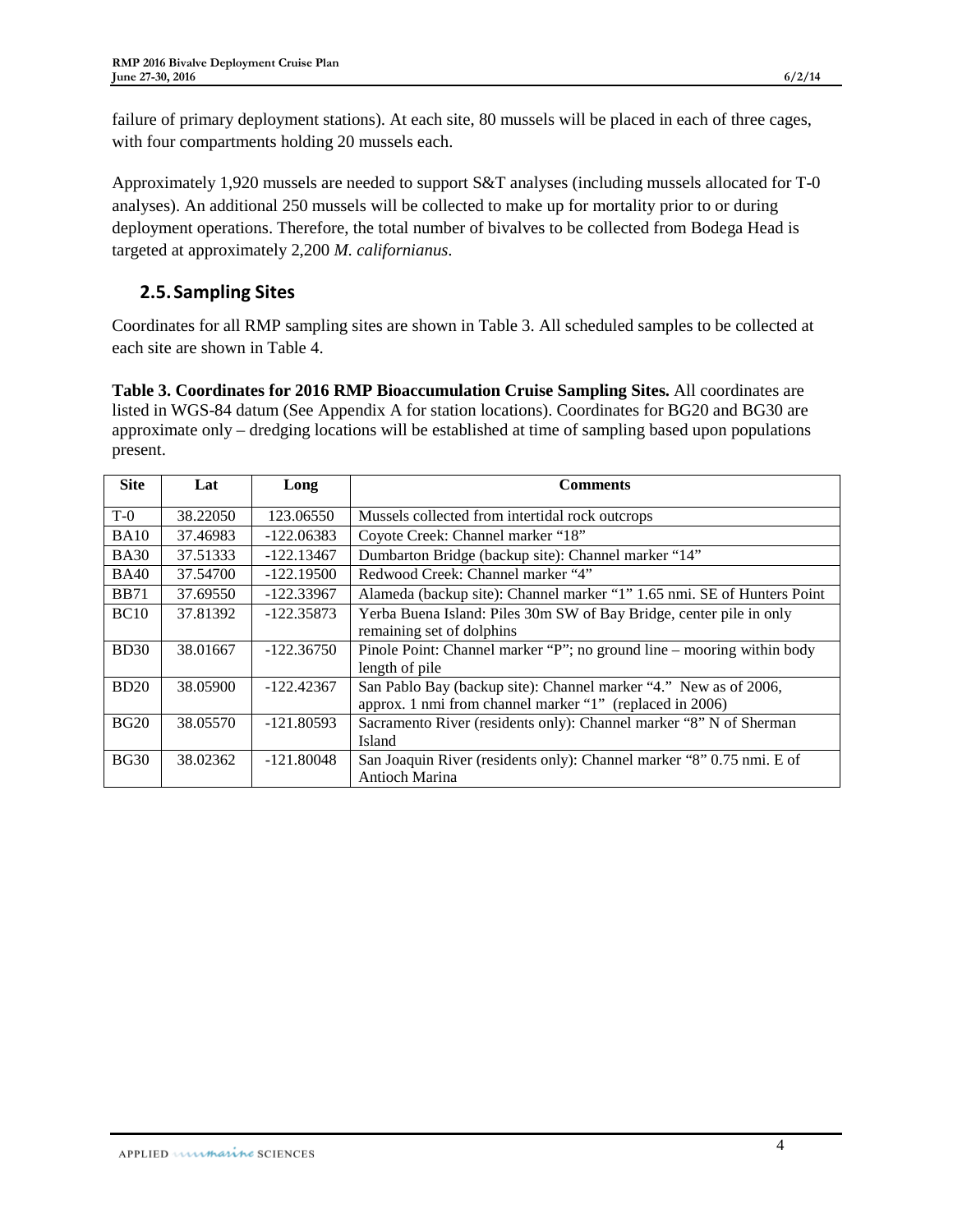| <b>SITE CODE</b>    | <b>REGION</b> | Organics<br>(PAHs,<br><b>PBDEs</b> | Growth /<br>DFW | S <sub>e</sub> | Algal Toxins   | Microcystins     | Emerging<br>Cont. | Archive      |
|---------------------|---------------|------------------------------------|-----------------|----------------|----------------|------------------|-------------------|--------------|
| $T-0$               | N/A           | X                                  | $\mathbf{X}$    | X              | X              | $\mathbf X$      | $\mathbf X$       | $\mathbf X$  |
| <b>BA10</b>         | South Bay     | $\mathbf X$                        | X               | $\mathbf X$    | $\mathbf X$    | X                | $\mathbf X$       | $\mathbf X$  |
| BA30 <sup>1</sup>   | South Bay     | $x^1$                              | $\mathbf{X}$    | $x^1$          | $x^1$          | $x^1$            | $x^1$             | $\mathbf{X}$ |
| <b>BA40</b>         | South Bay     | $\mathbf X$                        | $\mathbf X$     | $\mathbf X$    | $\mathbf X$    | $\mathbf X$      | $\mathbf X$       | $\mathbf X$  |
| $BB71$ <sup>1</sup> | Central Bay   | $\overline{x}^1$                   | $\mathbf{X}$    | $\mathbf{x}^1$ | $x^1$          | $x^1$            | $x^1$             | $\mathbf X$  |
| BC10                | Central Bay   | $\mathbf X$                        | X               | $\mathbf X$    | $\mathbf X$    | $\mathbf X$      | $\mathbf{X}$      | X            |
| <b>BD30</b>         | North Bay     | X                                  | X               | X              | $\mathbf X$    | X                | X                 | X            |
| BD20 <sup>1</sup>   | North Bay     | $x^1$                              | X               | $\mathbf{x}^1$ | $x^1$          | $x^1$            | $x^1$             | X            |
| $BG20^2$            | Rivers        | $x^2$                              | $x^2$           | $x^2$          | $x^2$          | $\overline{x}^2$ | $x^2$             | $x^2$        |
| $BG30^2$            | Rivers        | $x^2$                              | $x^2$           | $x^2$          | $x^2$          | $x^2$            | $x^2$             | $x^2$        |
| $T-1$               | N/A           |                                    | $\mathbf X$     |                |                |                  |                   |              |
| <b>TOTAL</b>        |               | 7                                  | 11              | 7              | $\overline{7}$ | $\overline{7}$   | 7                 | 10           |

<span id="page-4-0"></span>**Table 4. Sample Matrix for 2016 RMP Bioaccumulation Samples**

Notes:

<sup>1</sup>Back up deployment site. Samples will be deployed and processed using the same methods as the primary sites but will only be analyzed by the laboratory if the primary sites cannot be sampled. Samples from the backup sites will be archived even if the primary stations are sampled.

<sup>2</sup>Will be analyzed from residents only – no transplants

#### **2.6.Sample Handling**

Sample handling instructions for all bivalve samples are shown i[n Table 5.](#page-4-1)

<span id="page-4-1"></span>**Table 5. Sample Handling for 2016 RMP Bioaccumulation Samples**

| <b>Sample</b>                                                                      | <b>Shipping</b><br><b>Destination</b> | <b>Container</b>                               | <b>Analyzing</b><br>Lab | <b>Target</b><br><b>Mass</b><br>(gww) | <b>Handling Requirements</b>                                                                                                                                                                                                                |
|------------------------------------------------------------------------------------|---------------------------------------|------------------------------------------------|-------------------------|---------------------------------------|---------------------------------------------------------------------------------------------------------------------------------------------------------------------------------------------------------------------------------------------|
| Organics $+$<br>special studies<br>(PBDEs, PAHs,<br>Se, algal toxins,<br>archives) | <b>AXYS</b>                           | 1 gallon zip-<br>top bag                       |                         | gallon<br>zip-top<br>bag              | Collect $\frac{xxx}{xxx}$ organisms (10 for PAHs, 5)<br>for PBDEs, 5 for Se, 10 for algal toxins<br>70 for organics archive), do not rinse,<br>wrap in two layers of aluminum foil,<br>place in zip-top bag, freeze or place on<br>dry ice. |
| <b>PBDEs</b>                                                                       | $\mbox{4}\,\mbox{4}$                  | 66                                             | <b>AXYS</b>             | 10                                    | 66                                                                                                                                                                                                                                          |
| <b>PAHs</b>                                                                        | $\zeta\,\zeta$                        | 66                                             | <b>AXYS</b>             | 20                                    | $\zeta\,\zeta$                                                                                                                                                                                                                              |
| Se                                                                                 | $\zeta\,\zeta$                        | $\epsilon$ $\epsilon$                          | <b>BAL</b>              | 10                                    | $\zeta\,\zeta$                                                                                                                                                                                                                              |
| Algal toxins                                                                       | $\zeta\,\zeta$                        | 66                                             | <b>UCSC</b>             | 5                                     | $\epsilon\,\epsilon$                                                                                                                                                                                                                        |
| Archive                                                                            | $\zeta\,\zeta$                        | $\epsilon$ $\epsilon$                          | <b>TBD</b>              | 136                                   | $\zeta\,\zeta$                                                                                                                                                                                                                              |
| Emerging<br>Contaminants<br>(placeholder)                                          | <b>SIU</b>                            | <b>TBD</b>                                     | <b>SIU</b>              | <b>TBD</b>                            | <b>TBD</b>                                                                                                                                                                                                                                  |
| Growth                                                                             | AMS                                   | 1 gallon zip-<br>top bag,<br>double-<br>bagged | <b>AMS</b>              | N/A                                   | Collect 30 organisms, rinse with site<br>water, place in zip-top bags, freeze or<br>place on dry ice.                                                                                                                                       |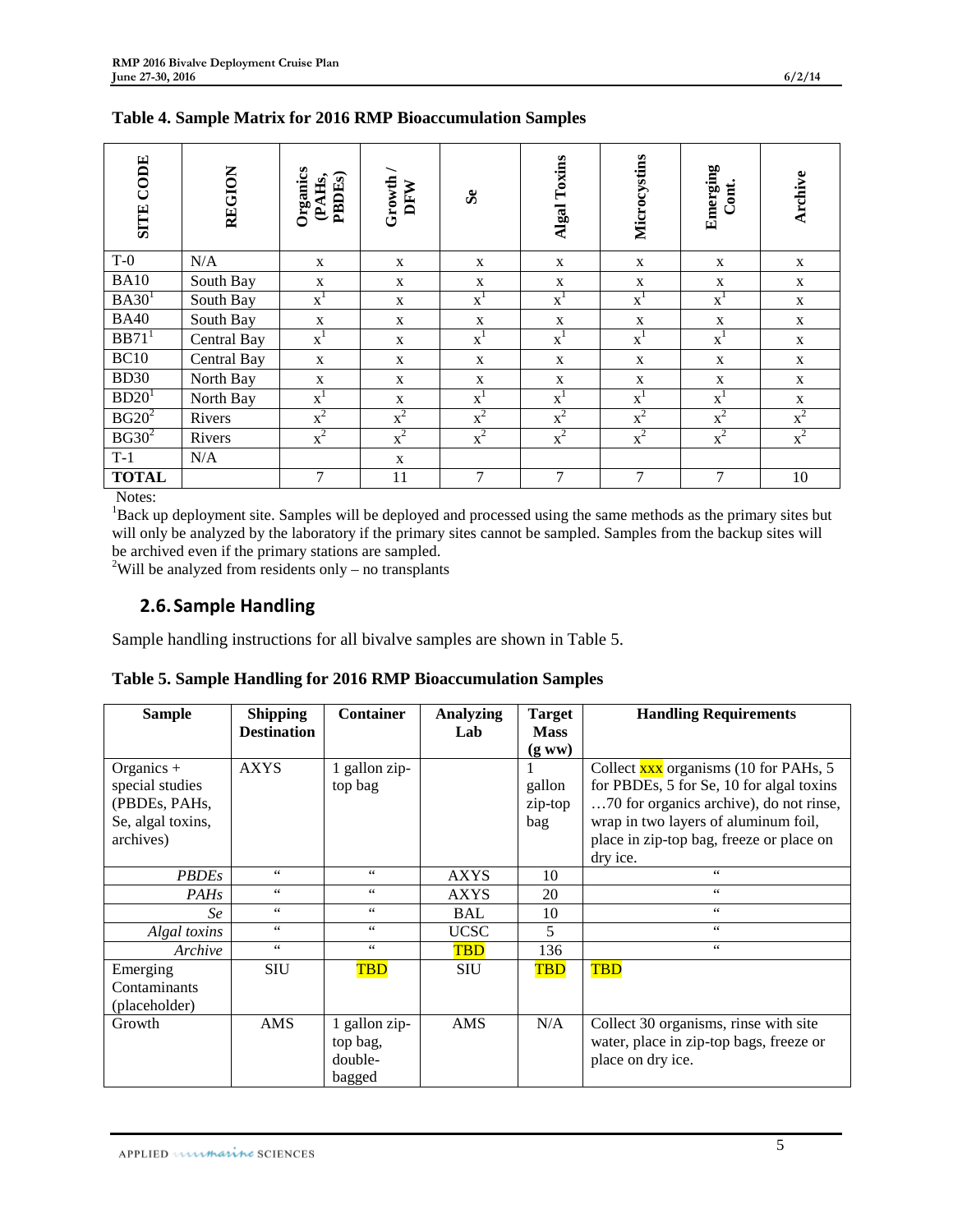#### **2.7.Sample Labeling**

The sample ID labeling system used for the 2016 cruise is as follows:

RMP-16BC-XXXX

Where:

| <b>RMP</b>  | $=$ | Project                         |
|-------------|-----|---------------------------------|
| 16          | $=$ | Cruise Year                     |
| BC          | $=$ | Matrix (Bioaccumulation Cruise) |
| <b>XXXX</b> | $=$ | Unique ID number                |

#### **2.8.Current Charts**

Predicted currents associated with planned dive operations are shown in the following figures.

<span id="page-5-0"></span>

**Figure 1. Currents near Alameda on June 28, 2016.**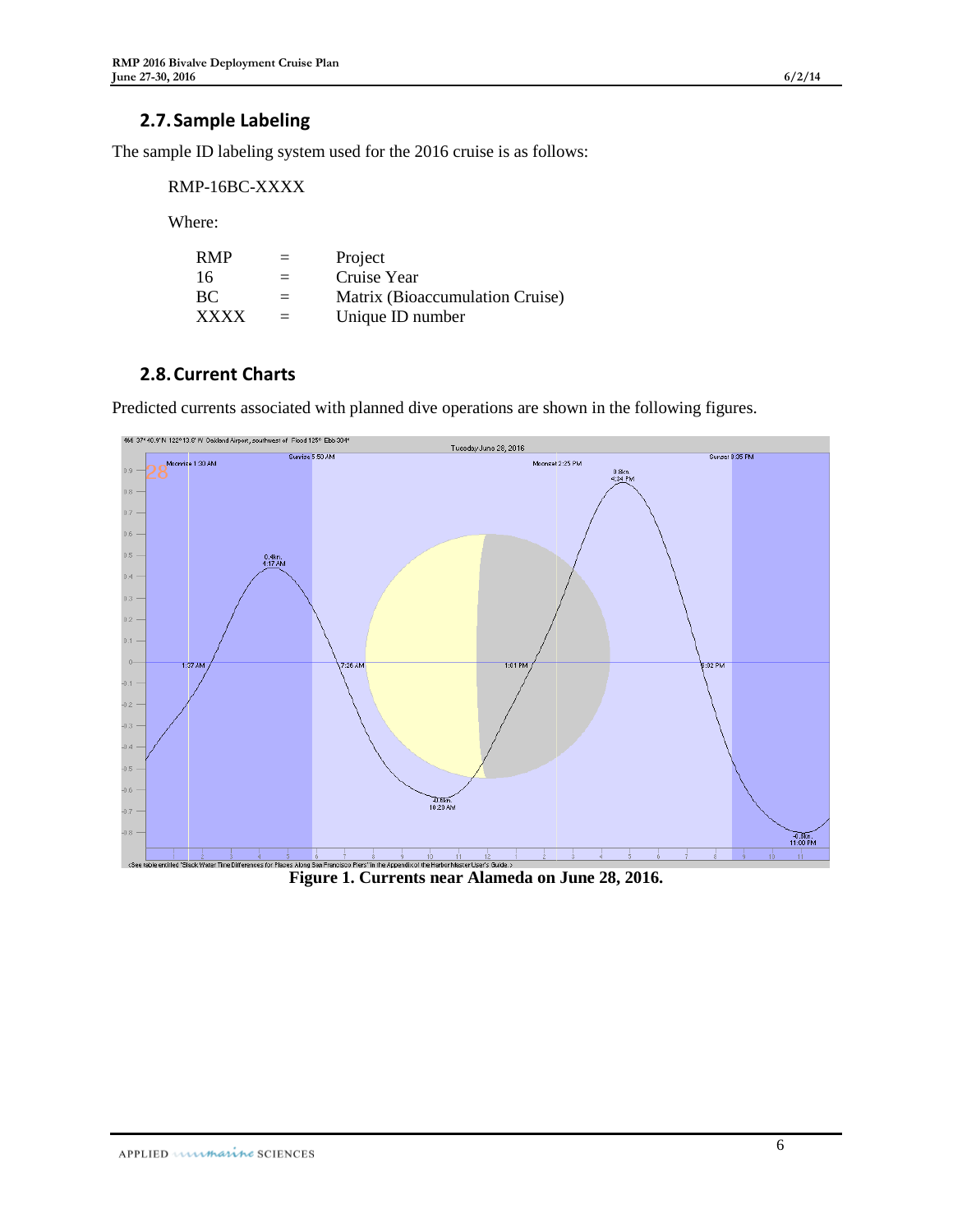

<span id="page-6-0"></span>**Figure 2. Currents near Dumbarton Bridge on June 29, 2016.**



<span id="page-6-1"></span>**Figure 3. Currents near Petaluma River entrance on June 30, 2016.**